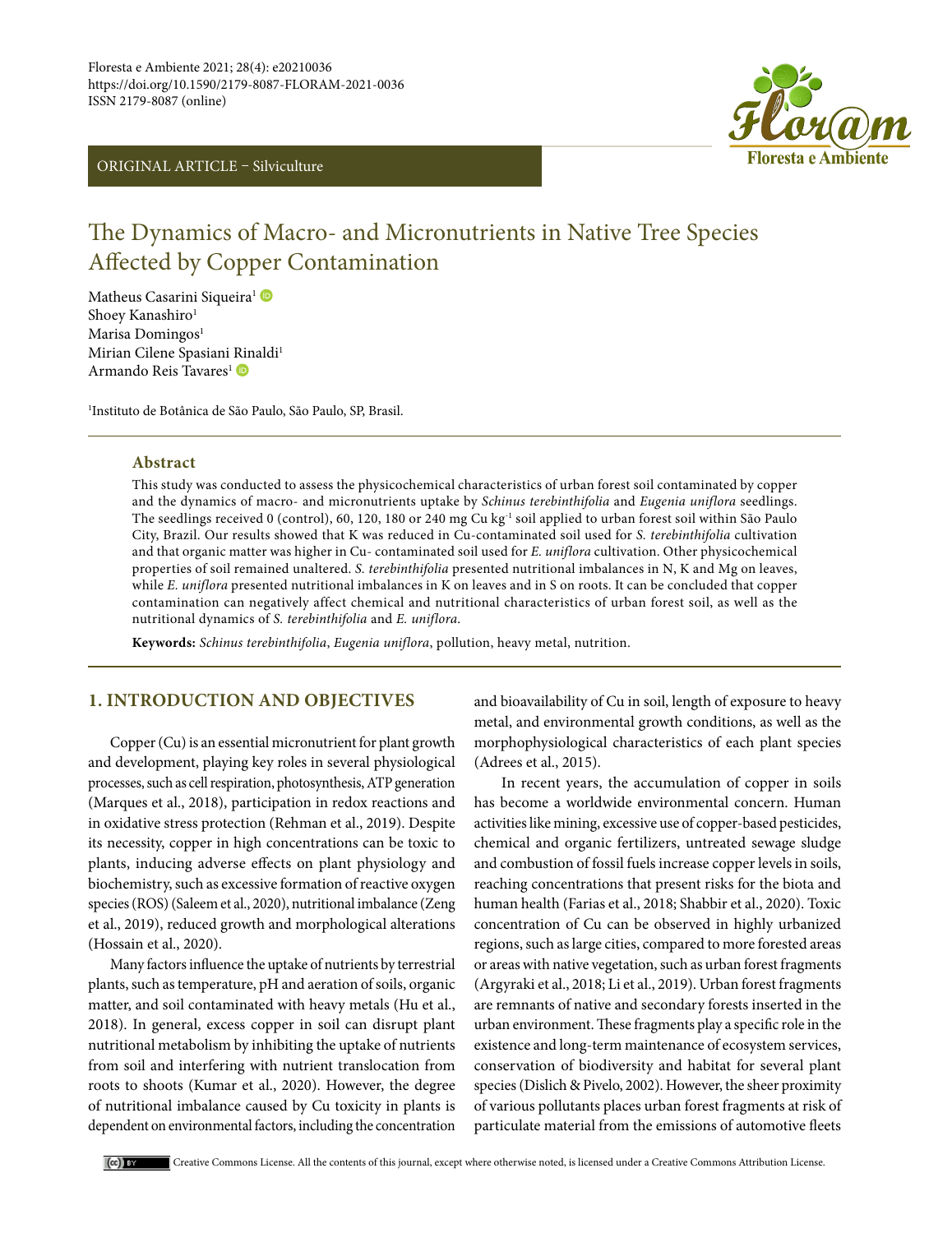and industry. These emissions contain heavy metals and can contaminate both soil and ground water (Nakazato et al., 2021; Ferreira et al., 2019). Air pollution and deposition of particulate matter from human activities can also negatively affect the nutritional status of trees, reducing their development in urban forest remnants (Bulbovas et al., 2020).

Studies with tree species have already reported that excess copper in soil can negatively affect plant growth (Marco et al., 2016) and biomass production (Siqueira et al., 2021). It can also lower  $\mathrm{CO}_2$  assimilation by reduced efficiency of the electron transport chain (Li et al., 2019). However, the direct effects of copper contamination on urban forest fragment soils, as well as the nutritional consequences observed in Brazilian native tree species from the Atlantic Forest cultivated in polluted soil, remain under investigated. It is herein hypothesized that the addition of increasing concentrations of copper in the soil of an urban forest fragment will alter its nutritional characteristics, thereby affecting the bioavailability of other elements, such as K or Mg, triggering nutritional imbalance in tree species. Therefore,

this study aimed to validate if copper contamination changes the physicochemical properties of experimental plots of urban forest fragment in a manner that directly affects the nutritional dynamics of two tree species native to the Atlantic Forest.

# **2. MATERIALS AND METHODS**

# *2.1. Characterization of plants and soil*

Soil used in the experiment (Table 1) was a red-yellow latosol (LVA) (Santos et al., 2018) collected between 0.0 and 40.0 cm in depth in a forest area in the Parque Estadual Fonte dos Ipiranga (PEFI), São Paulo City, São Paulo State, Brazil. The experiment was carried out in a greenhouse at the Institute of Botany (23º30'S and 46º40'W; 770 m altitude) located inside the PEFI. Seedlings of the pioneer tree species *Schinus terebinthifolia* Raddi. (aroeira-vermelha) and the non-pioneer tree species *Eugenia uniflora* L. (pitanga), both native to the Atlantic Forest, were used in the experiment.

**Table 1.** Soil chemical composition at the beginning of the experimentation.

| pH                                                                                                                                                                                                                                                                                                                                                                                    | $\overline{\text{O.M.}}$ | resin        | $H + Al$ |     | Ca <sub>2</sub>         | Mg  | <b>BS</b> | <b>CEC</b> |       |     | Cu  | Fe             | Мn   | Zn  |
|---------------------------------------------------------------------------------------------------------------------------------------------------------------------------------------------------------------------------------------------------------------------------------------------------------------------------------------------------------------------------------------|--------------------------|--------------|----------|-----|-------------------------|-----|-----------|------------|-------|-----|-----|----------------|------|-----|
| CaCl.                                                                                                                                                                                                                                                                                                                                                                                 | $\log dm^3$              | $mg \, dm^3$ |          |     | $mmol$ dm <sup>-3</sup> |     |           |            | $V\%$ |     |     | mmol $dm^{-3}$ |      |     |
| 5.1                                                                                                                                                                                                                                                                                                                                                                                   |                          |              | 33.6     | 1.6 | 50.7                    | 9.6 | 61.9      | 95.5       | 64.8  | 0.6 | 1.3 | 25.7           | 21.3 | 9.0 |
| $\overline{D}$ ( $\overline{D}$ ) $\overline{U}$ , $\overline{O}$ , $\overline{M}$ , $\overline{O}$ , $\overline{U}$ , $\overline{1}$ ( $\overline{C}$ , $\overline{O}$ ) $\overline{O}$ , $\overline{O}$ , $\overline{O}$ , $\overline{O}$ , $\overline{O}$ , $\overline{O}$ , $\overline{V}$ , $\overline{A}$ , $\overline{U}$ , $\overline{A}$ , $\overline{U}$ , $\overline{A}$ , |                          |              |          |     |                         |     |           |            |       |     |     |                |      |     |

Base summatory (BS) = K+Ca+Mg; Cation exchange capacity (CEC) = Ca+Mg+K+Al+H; Base saturation (V%) = BS/CEC\*100

### *2.2. Experimental conditions and design*

The seedlings were transplanted into 2.6 L vases containing natural PEFI soil and remained there for 30 days to allow acclimatization. The experiment consisted of the application of 75 ml Hoagland and Arnon solution n.1. (Hoagland & Arnon, 1950) modified with 0 (control), 60, 120, 180 or 240 mg Cu (CuSO<sub>4</sub><sup>5</sup>H<sub>2</sub>O) kg<sup>-1</sup> soil dry weight (DW) (Table 2). Copper concentrations were based on the Environmental Agency of São Paulo State (CETESB, 2016) prevention value for Cu (60 mg Cu kg<sup>-1</sup> DW soil). Ionic balance of the solutions was carried out in order to maintain the constancy of the other macro- and micronutrients, and pH was adjusted to 5.8. The plants were irrigated weekly with ¼ of the total concentration, repeating the procedure 4 times to obtain the total values of copper in the soil for each treatment. During the experimental period, distilled water was used to irrigate the plants whenever necessary. The experiment lasted 120 days after soil contamination with copper between the spring and summer seasons in Brazil (September to December 2019) with a mean temperature of 26 °C and relative humidity of 56% inside the greenhouse.

Table 2. Ion balance of Hoagland and Arnon nutritional solution modified with 0, 60, 120, 180 or 240 mg Cu kg<sup>-1</sup>.

|                                                            | Treatments (mg $Cu$ kg <sup>-1</sup> soil $DW$ ) |          |                                |          |          |  |  |
|------------------------------------------------------------|--------------------------------------------------|----------|--------------------------------|----------|----------|--|--|
| Ion source                                                 | $\bf{0}$                                         | 60       | 120                            | 180      | 240      |  |  |
|                                                            |                                                  |          | Released Ions (mmol $L^{-1}$ ) |          |          |  |  |
| $NH_4^+$ - (NH <sub>4</sub> ) <sub>2</sub> SO <sub>4</sub> | 18                                               | 13.65669 | 9.313379                       | 4.970069 | 0.626759 |  |  |
| $NHa+ - NHaNO2$                                            |                                                  | 3.171655 | 5.34331                        | 7.514966 | 9.686621 |  |  |
| $NO3 - NH4NO3$                                             |                                                  | 3.171655 | 5.34331                        | 7.514966 | 9.686621 |  |  |
| $[NH_4^+] + [NO_3]$                                        | 20                                               | 20       | 20                             | 20       | 20       |  |  |
| $SO_4^2$ - $(NH_4)_2SO4$                                   | 9                                                | 6.828345 | 4.65669                        | 2.485034 | 0.313379 |  |  |
| $SO_4^2$ - CuSO <sub>4</sub> .5H <sub>2</sub> O            | $\Omega$                                         | 2.171655 | 4.34331                        | 6.514966 | 8.686621 |  |  |
| $[SO_4^2]$                                                 | 9                                                | 9        | 9                              | 9        | 9        |  |  |
| $Cu2+$ - CuSO .5H <sub>2</sub> O                           | $\Omega$                                         | 2.171655 | 4.34331                        | 6.514966 | 8.686621 |  |  |
| $\lceil Cu^{2+} \rceil$                                    | $\theta$                                         | 2.171655 | 4.34331                        | 6.514966 | 8.686621 |  |  |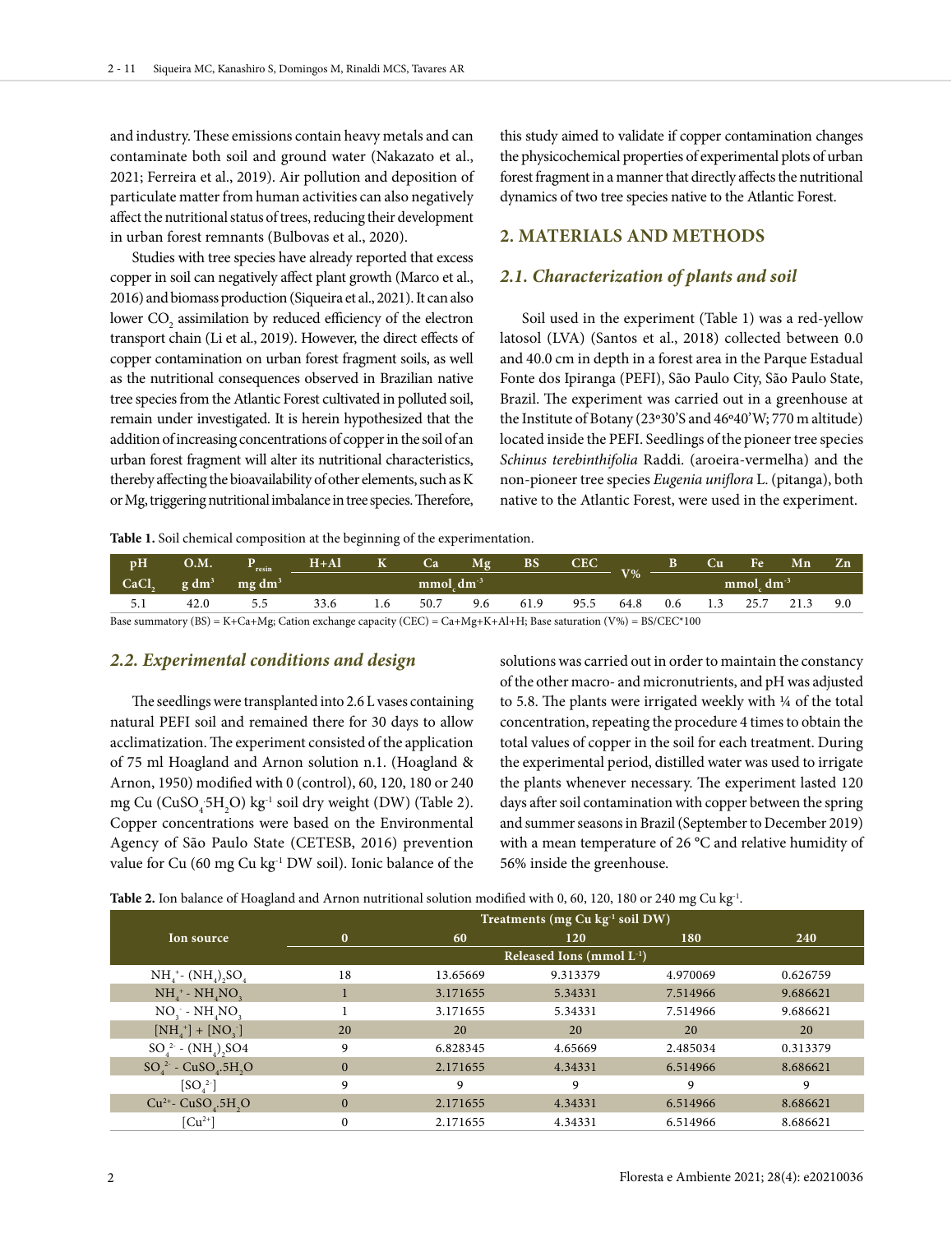# *2.3. Analyses of soil and macro- and micronutrient content in plant tissues*

After the experimental period, soil samples of each treatment were homogenized, fractioned and oven-dried at 60 °C until constant weight. The pH, total organic matter (O.M.), potential acidity (H+Al) and content of total macroand micronutrients were determined following the method adopted and described by Raij et al. (2001). Soil pH was potentiometrically determined in 0.01 mol  $\mathrm{L}^{\text{-}1}\mathrm{CaCl}_{2}$ . O.M. was determined by the colorimetric method after soil digestion with sulfochromic solution. H+Al was determined using 1 mol L-1 calcium acetate at pH 7. Calcium (Ca) and magnesium (Mg) were determined by atomic absorption spectrophotometry (AAS); potassium (K) by flame spectrophotometry; and phosphorus (P) by Ultraviolet-visible (UV/Vis) spectrophotometry after extraction with ion exchange resin. Boron (B) was determined by the colorimetric method (azomethine-H) after extraction with barium chloride. Iron (Fe), manganese (Mn) and zinc (Zn) were determined by atomic absorption spectrometry (AAS) after extraction in DTPA solution at pH 7.3.

Plants were removed from the pots, and the leaves, stems and roots were sectioned. The roots were washed under distilled running water. After oven-drying at 60 °C until constant weight, the plant material was weighed and milled in a knife mill to obtain a homogeneous powder. The total contents of macroand micronutrients in vegetable material were determined according to the methods described by Malavolta (1997). Cu, Ca, Mg, Zn, Fe, and Mn were determined by atomic absorption spectrophotometry (AAS); P was determined by the ammonium metavanadate colorimetric method; K was determined by flame spectrophotometry; and sulfur (S) was determined by the turbidimetric method  $\rm (BaCl_{2}.2H_{2}O)$  after nitric-perchloric acid digestion. Nitrogen (N) was evaluated by the Kjeldahl method after sulfuric digestion, and B was assessed by the colorimetric method (azomethine-H) after incineration.

### *2.4. Absolute copper content in tissues*

The absolute copper content (mg Cu  $kg<sup>-1</sup> DW$ ) in leaves and roots of *S. terebinthifolia* and *E. uniflora* was determined by multiplying the total copper content in each tissue by the tissue's dry weight (DW) as  $Cu<sub>tissue*</sub> + DW<sub>tissue</sub>$ .

### *2.5. Statistical analyses*

The experimental design adopted completely randomized blocks, consisting of 5 blocks with 5 treatments and 20 plants per plot, totaling 100 plants of each species. Data were submitted to Shapiro-Wilk normality test and Brown-Forsythe homoscedasticity test (Tables S1, S2, S3, S4, S5 and S6) using the statistical software GraphPad, v 9.0. If the data were determined to meet assumptions of normality and homogeneity of variance, then they were submitted to analysis of variance (One-Way ANOVA), and means were compared by Tukey's test at 5% probability ( $p \le 0.05$ ). Otherwise, data were submitted to the Kruskal-Wallis nonparametric test, followed by Dunn's multiple comparison test at 5% probability ( $p \le 0.05$ ).

### **3. RESULTS**

# *3.1. Soil*

O.M. levels in the soil cultivated with *E. uniflora* showed an increase after treatment with 240 mg Cu  $kg<sup>-1</sup>$  when compared to 180 mg Cu kg-1, while no change in O.M. levels was observed in the soil cultivated with *S. terebinthifolia* (Table 3). No difference was observed for pH and H+Al among treatments in soil cultivated with *S. terebinthifolia* and *E. uniflora*.

**Table 3.** Chemical properties of soils cultivated with *S. terebinthifolia* and *E. uniflora*. Lowercase letters compare treatments within each species.

|                    | <b>Treatments</b>       | pH                | <b>O.M.</b> | $H + Al$     |  |  |
|--------------------|-------------------------|-------------------|-------------|--------------|--|--|
| <b>Species</b>     | $mg Cu kg-1$<br>soil DW | CaCl <sub>2</sub> | $g dm^{-3}$ | $mmolc dm-3$ |  |  |
|                    | $\Omega$                | 4.8a              | 40.0a       | 38.6 a       |  |  |
| S. terebinthifolia | 60                      | 4.9a              | 42.4a       | 40.4a        |  |  |
|                    | 120                     | 4.9 a             | 38.9 a      | 39.4 a       |  |  |
|                    | 180                     | 5.0a              | 41.0a       | 40.1a        |  |  |
|                    | 240                     | 5.0a              | 40.0a       | 35.8 a       |  |  |
|                    | $\Omega$                | 5.0a              | $40.7$ ab   | 36.9a        |  |  |
|                    | 60                      | 4.9a              | $40.7$ ab   | 34.2 a       |  |  |
|                    | 120                     | 5.0a              | $43.4$ ab   | 38.5 a       |  |  |
| E. uniflora        | 180                     | 4.9a              | 38.9 b      | 37.7 a       |  |  |
|                    | 240                     | 4.9a              | 46.4a       | 37.6a        |  |  |

Means followed by same letters in each column do not differ by Tukey's test at 5% probability.

The K contents in soil cultivated with *S. terebinthifolia* decreased after treatment with 240 mg Cu kg<sup>-1</sup> compared to 120 mg Cu kg-1, but copper-contaminated soil did not affect K content in the soil cultivated with *E. uniflora* (Figure 1). No difference was observed for Ca and Mg or the micronutrients B, Fe, Mn, and Zn among treatments in soil cultivated with *S. terebinthifolia* and *E. uniflora*.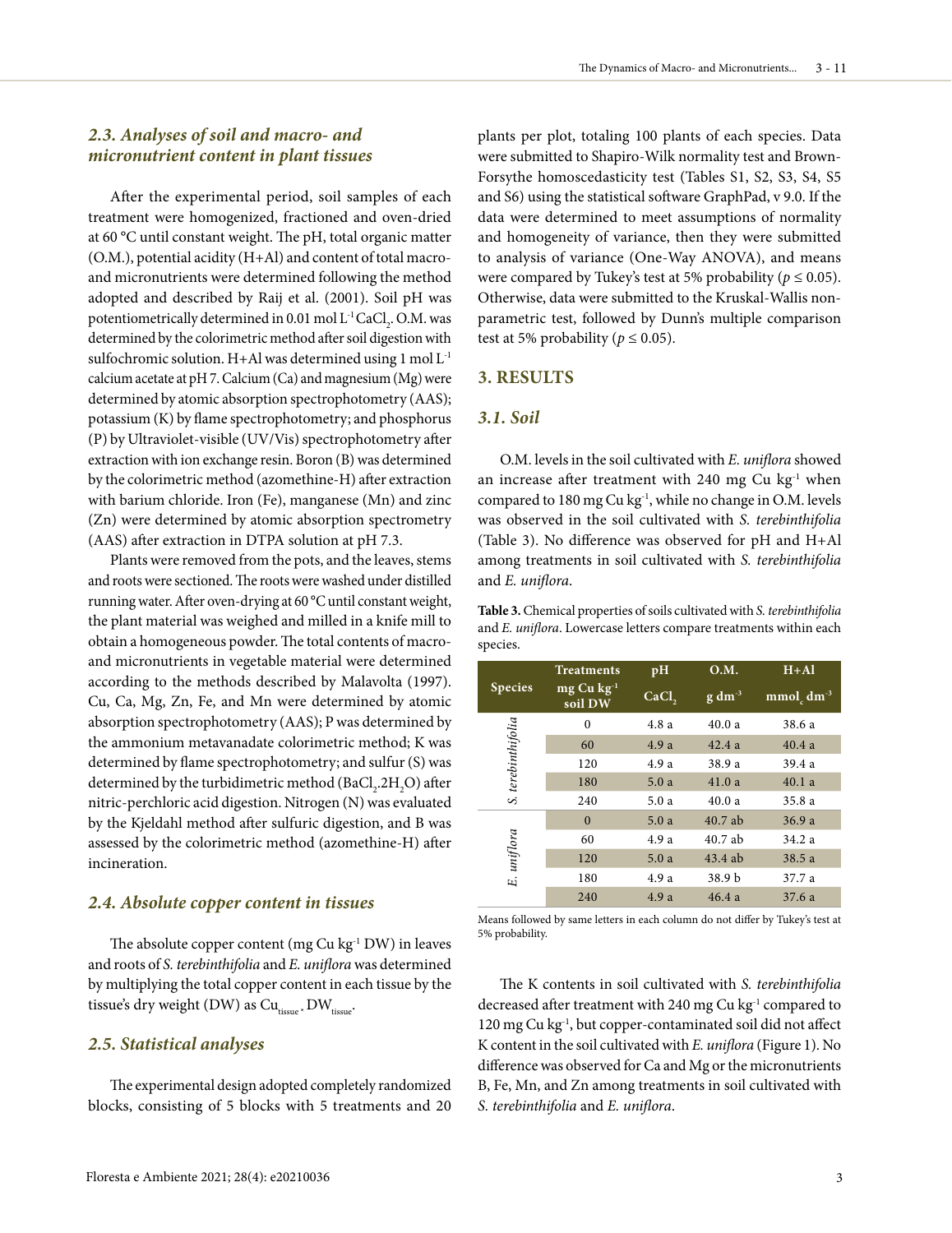

**Figure 1.** Nutritional composition of soils cultivated with *S. terebinthifolia* and *E. uniflora*. Lowercase letters compare treatments within each species. Means followed by same letters in each column do not differ by parametric Tukey's or non-parametric Dunn's test at 5% probability.

# *3.2. Absolute concentration of copper content in tissues*

The absolute concentration of copper in both species increased as the concentration of copper applied to the soil increased (Figure 2). The absolute concentration of copper in the leaves of *S. terebinthifolia* varied from 0.025 to 0.028 mg Cu kg-1 leaf DW, while in roots, it increased from 0.222 to 0.537 mg Cu kg-1 root DW (Figure 2a). *E. uniflora* showed variation in absolute concentration of copper in the leaves from 0.028 to 0.033 mg Cu kg<sup>-1</sup> leaf DW and in the roots from 0.040 to 0.105 mg Cu kg $^{-1}$  root DW (Figure 2b).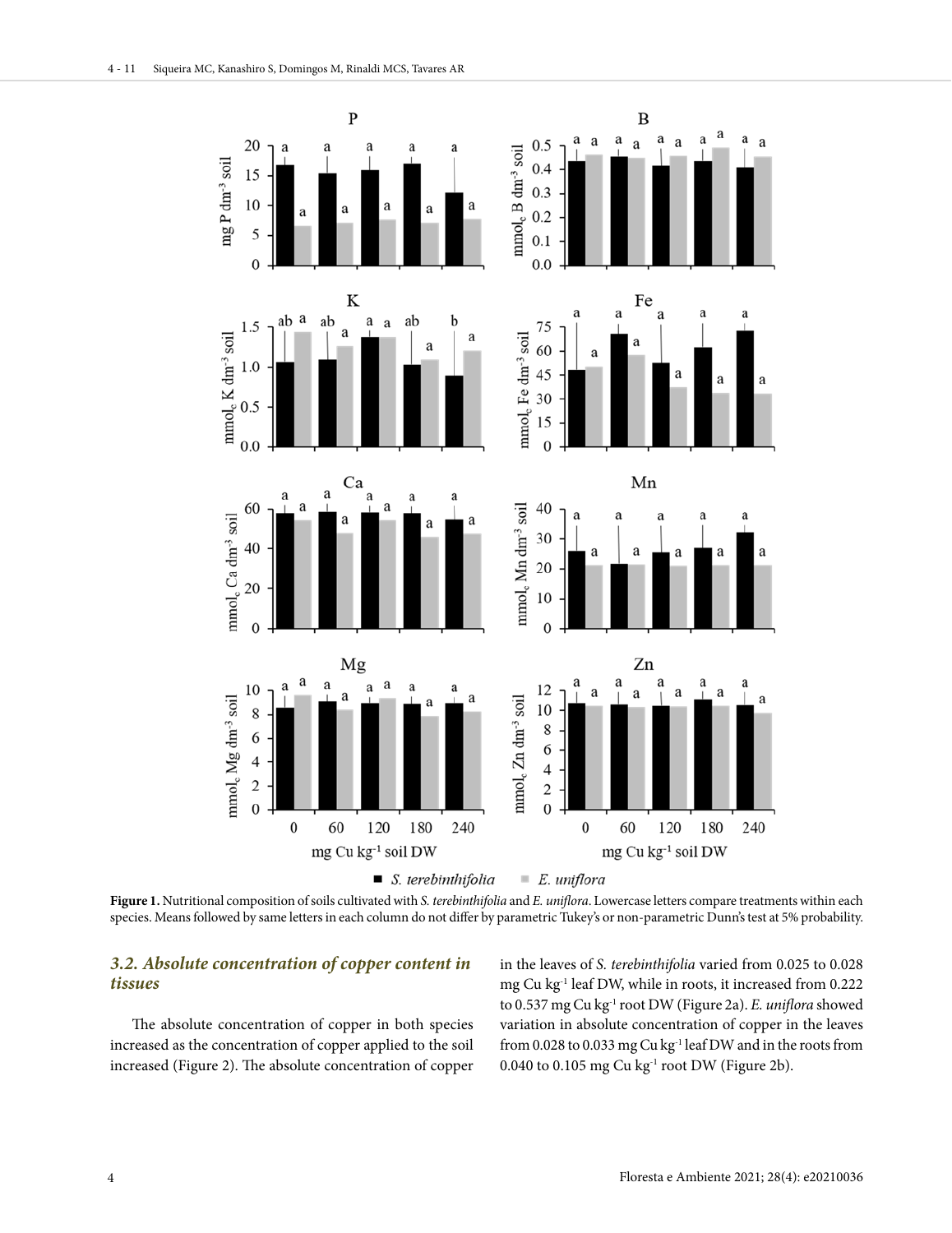

**Figure 2.** Absolute copper contents in leaves and roots of *S. terebinthifolia* (a) and *E. uniflora* (b). Bars represents standard error.

# *3.3. Macro- and micronutrient content in plant tissues*

*S. terebinthifolia* showed a reduction in N levels in the leaves after treatment with 60 mg Cu kg<sup>-1</sup> when compared to the control, while *E. uniflora* showed no statistical differences for N (Figure 3). *S. terebinthifolia* leaves showed a reduction in K levels after treatment with 60 and 180 mg Cu kg $^{-1}$  when compared to the control. *E. uniflora* leaves also showed a reduction in K levels after treatment with 180 mg Cu kg-1

compared to control and 60 mg Cu kg-1. *S. terebinthifolia* leaves showed an increase in Mg levels after treatments with 180 and 240 mg Cu kg-1 compared to 120 mg Cu kg-1, but no difference compared to control. No difference was observed for P, Ca, S, Fe, B, Mn, Zn in *S. terebinthifolia* and *E. uniflora* leaves among treatments (Figure 3).

*E. uniflora* roots showed an increase in S levels after treatment with 120 mg Cu kg $^{-1}$  compared to 60 mg Cu kg $^{-1}$ , while no alteration of macro- and micronutrient levels in the roots of *S. terebinthifolia* among treatments was observed (Figure 4).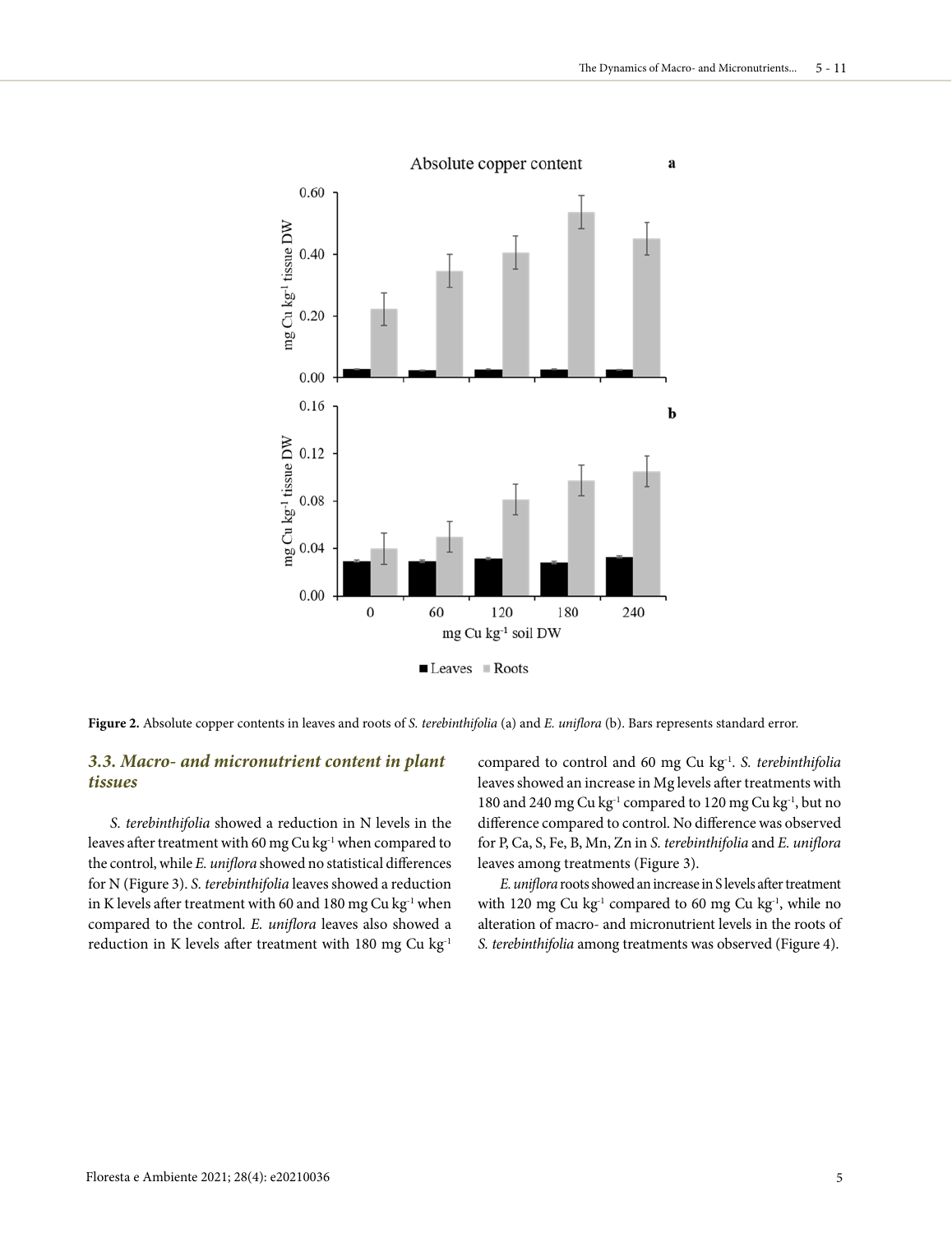

**Figure 3.** Macro- and micronutrient content in leaves of *S. terebinthifolia* and *E. uniflora*. Lowercase letters compare treatments within each species. Means followed by same letters in each column do not differ by Tukey's test at 5% probability.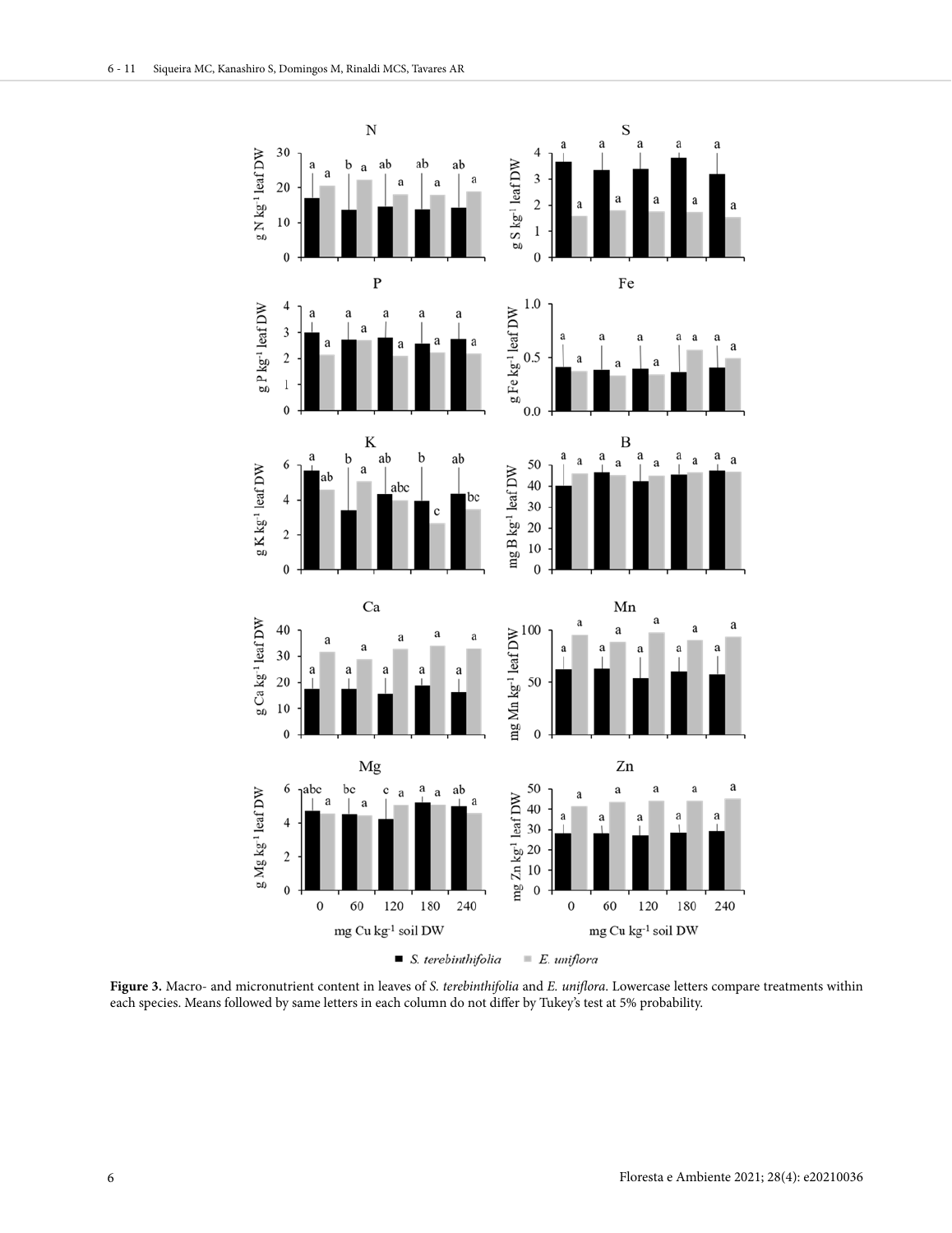

**Figure 4.** Macro- and micronutrient content in roots of *S. terebinthifolia* and *E. uniflora*. Lowercase letters compare treatments within each species. Means followed by same letters in each column do not differ by Tukey's test at 5% probability.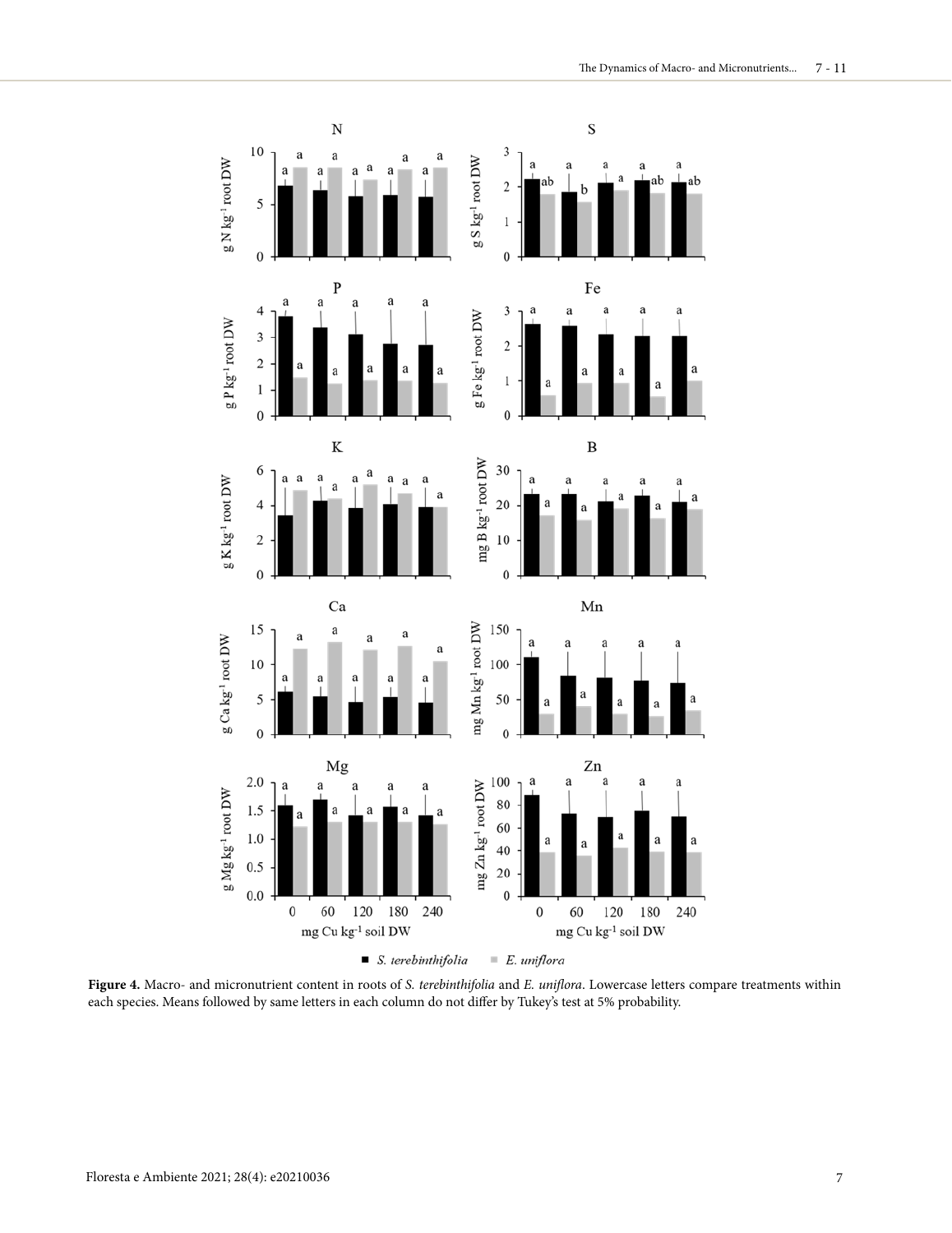# **4. DISCUSSION**

Copper contamination can induce different effects on the physicochemical properties of soils (Seguel et al., 2019). Changes in soil characteristics caused by excess of copper result from the effects of copper on the chemical bonds between the soil and the aggregated particles that adhere strongly to O.M., preventing its decomplexation (Karkush & Ali, 2019). The difference in the contents of O.M. between species is likely related to the heterogeneity of soils from urban forest fragments, which have different levels of O.M. from soil microbiota activities and particulate matter deposition (Ferreira et al., 2019). More specifically, the release of exudates of each species and the chelation of metals in the soil surrounded by plant roots (rhizosphere) can also change nutrient contents and physicochemical characteristics of soils (Campillo-Cora et al., 2019).

Decrease in total K content in soil caused by excess of copper can be related to competition for adsorption sites in soil particulates (Wyszkowski, 2019), as well as the negative influence of excess copper on the natural cycling of nutrients (Bulbovas et al., 2020). However, the availability of nutrients in copper-contaminated soils is dependent on the plant species present and their uptake capacity (Vendruscolo et al., 2018), as well the release of exudates from each species, which may modify the availability of nutrients in soil (Campillo-Cora et al., 2019). Therefore, the distinct responses in the nutritional status of soil with *S. terebinthifolia* or *E. uniflora* is a result of the difference between species uptake capacity and nutrient availability.

The copper we added to the soil was effectively uptake by *S. terebinthifolia* and *E. uniflora* roots and incorporated into plant tissues, mostly accumulated in the root system. Copper uptake by roots is carried out through several specific and non-specific carriers of heavy metals located in the plasma membrane of root cells (Printz et al., 2016). Copper naturally has a strong affinity for groups of enzymes and proteins present in the apoplast and cell wall of root cells, promoting its retention in plant roots (Girotto et al., 2016). In addition, under situations of toxicity and excess of copper, several species of plants have physiological mechanisms of tolerance to heavy metals, such as release of exudates by the roots, as well as chelation, sequestration and compartmentalization of metal ions in the vacuoles of root cells (Kumar et al., 2020). The increase in copper concentration in tissues, with preferential accumulation in the roots of *S. terebinthifolia* and *E. uniflora*, is a defense response for these tree species, restricting heavy metal to the roots and preventing translocation to leaves and causing a negative impact on the photosynthetic efficiency of plants (Marques et al., 2018).

Heavy metal stress can cause disturbances in the regulation of N uptake by roots and its translocation to shoots, leading to a decrease in the total N levels in leaves (Hippler et al., 2018). Toxicity produced by excess of Cu in plants reduces N uptake and translocation by decreasing the expression level of genes encoding NO<sub>3</sub> transporters (Huo et al., 2020). The changes in K levels could be triggered by an impairment in uptake and translocation of K from roots to leaves as a result of copper toxicity. Cu toxicity induces the reduction of macronutrient content in shoot (i.e., K) as a result of interferences from ion uptake and translocation from root to shoot (Marastoni et al., 2019), producing an imbalance in homeostasis and distribution of nutrients throughout the plant (Souza et al., 2014; Zaouali et al., 2020). Furthermore, since cationic transporters can act in the transport of different ions in a nonspecific way, a decrease in potassium concentration  $(K^+)$  in the aerial part of plants may be related to K in competition with copper ions  $(Cu^+$  and  $Cu^{2+}$ ) in the translocation processes (Cao et al., 2017; Kobayashi et al., 2019). Excess of copper can induce an increase of Mg translocation from roots to leaves, thus maintaining the homeostasis of mineral composition in shoots (Zeng et al., 2019). With enough concentration of Mg in plant tissues, the effects of excess Cu caused by the ionic competition between elements can be mitigated, preventing excess Cu from binding to vital action sites and causing toxicity (Juang et al., 2014).

Cu toxicity can also cause impairment in nutrient uptake by roots by the competition among ions for uptake and nutritional imbalance as a consequence of saturation of nonspecific ionic transporters (Freitas et al., 2015). However, these effects are highly dependent on copper concentrations and method of cultivation. For example, plants cultivated in nutritive solutions have higher copper toxicity by the elevated availability of elements and fast uptake by the roots (Mezzavilla & Neto, 2017,), while plants grown in soils present lower copper uptake by the strong adhesion of copper to soil particles and a host of soil-system biotic and abiotic relationships that can lead to less adverse effects on nutritional balance (Kelepertzis et al., 2015; Chua et al., 2019). Since our study was carried out with soil, it is possible that copper remained partially aggregated to the soil, suggesting that the concentrations uptake by both tree species were insufficient to cause nutritional imbalance in all measured elements. It is also possible that higher doses or longer exposure to Cu could have increased the amount uptake by roots, causing nutritional imbalances and negatively interfering with the homeostasis of more elements. In addition to factors related to experimental condition, copper effects on the nutritional imbalance in plants are associated with synergism and/or competition between copper and mineral nutrients for specific absorption sites and transporters (Printz et al., 2016), and some nutrients have weak competition against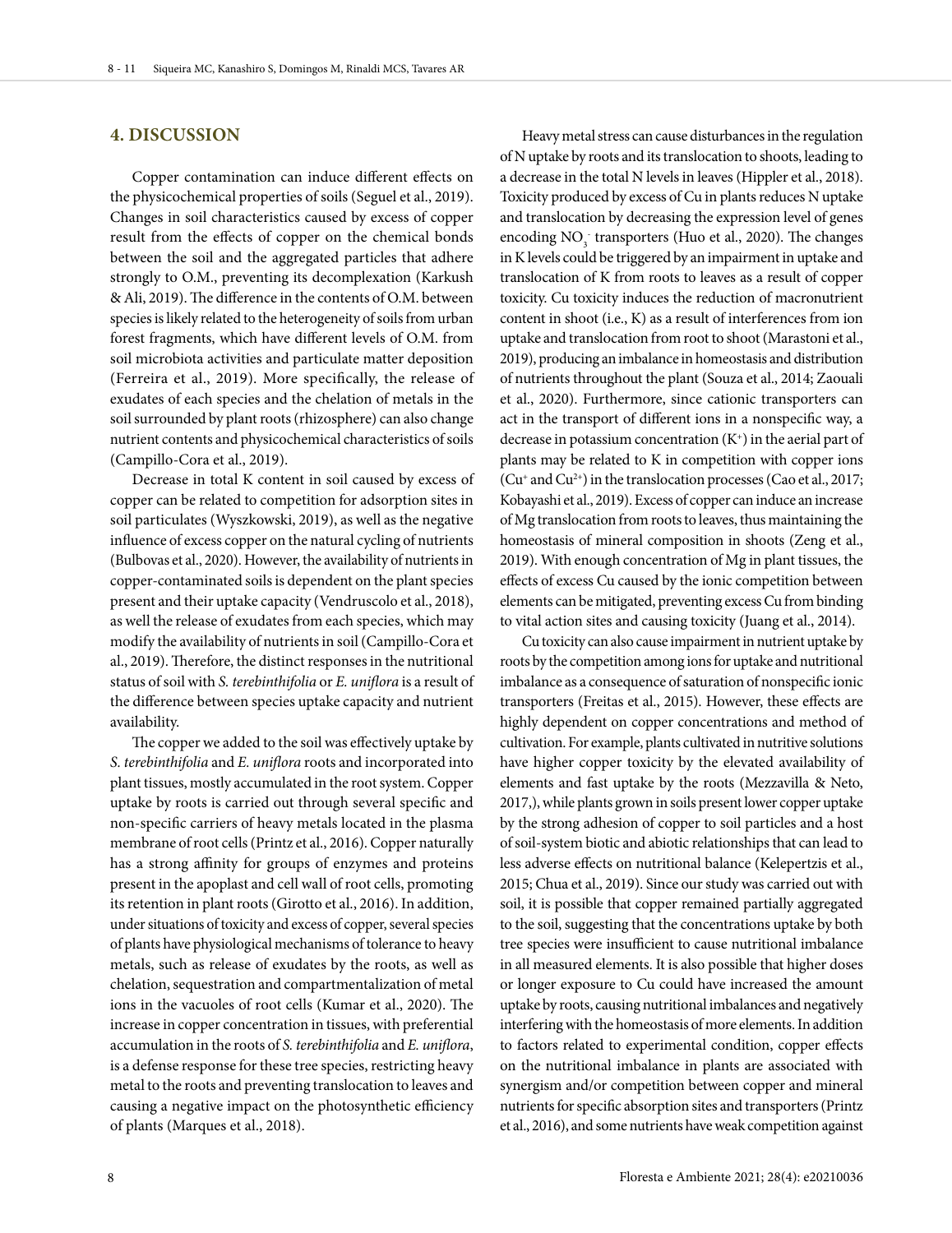copper as a result of different ionic characteristics and lack of affinity with the same carriers (Andrés-Bordería et al., 2017). Thus, the concentration and translocation of the unaffected elements may be a consequence of their weak competition with copper for specific absorption sites and carriers (Kobayashi et al., 2019). The irregular responses in nutrient concentration of *S. terebinthifolia* and *E. uniflora* to copper stress can also be explained by the fact that different species grown in coppercontaminated soils present different dynamics of accumulation, transport, and nutritional homeostasis in relation to their uptake capacity and the rate of development for each tissue (Zeng et al., 2019; Zabotto et al., 2020). Furthermore, a variety of tolerance mechanisms and strategies are adopted by plants which can result in distinct nutritional imbalances for each species when cultivated in copper-contaminated soils (Yruela, 2009).

In our study, we observed that excess copper can modify the chemical properties of urban forest fragment soil. However, the magnitude of these changes can be affected by the species inhabiting that soil. Moreover, when cultivated in soils with high concentrations of copper, we found that the level of nutrients of *S. terebinthifolia* and *E. uniflora* can be affected in different ways. For instance, while the pioneer species *S. terebinthifolia* presents nutritional imbalance only in the leaves, the non-pioneer species *E. uniflora* presents nutritional imbalance in both leaves and roots. During the experiment, a small number of characteristics of soil and plant nutrition were altered. Therefore, it can be assumed that the applied dose or time was insufficient to cause major nutrient imbalance, but that larger doses or longer cultivation time could possibly result in more significant nutritional imbalance. We conclude that the excess of copper can change the chemical and nutritional characteristics of soil, as well as the nutritional dynamics of *Schinus terebinthifolia* and *Eugenia uniflora* seedlings.

### **ACKNOWLEDGEMENTS**

We thank the Fundação de Amparo à Pesquisa do Estado de São Paulo (FAPESP) for financial support. This work was supported by Fundação de Amparo à Pesquisa do Estado de São Paulo [FAPESP] under Grant [proc. 2017/50341-0] and M.C.S Master's scholarship was supported by FAPESP under Grant [proc. 2019/03105-4].

### **SUBMISSION STATUS**

Received: 11 May. 2021 Accepted: 24 Sep. 2021 Associate editor: Eduardo Vinicius Silva

### **CORRESPONDENCE TO**

#### **Armando Reis Tavares**

Instituto de Botânica de São Paulo, Avenida Miguel Stefano, 3687, CEP 04301-902, São Paulo, SP, Brasil. e-mail: atavares2005@yahoo.com.br

# **AUTHORS' CONTRIBUTIONS**

Matheus Casarini Siqueira: Formal analysis (Equal); Data collection (Equal); Investigation (Equal); Validation (Supporting); Writing-original draft (Equal); Writing-review & Editing (Equal).

Shoey Kanashiro: Investigation (Supporting); Methodology (Equal); Validation (Supporting); Writing-review & Editing (Equal).

 Marisa Domingos Investigation (Equal); Funding acquisition (Equal); Project Administration (Equal); Methodology (Equal); Validation (Equal); Writing-review & Editing (Equal).

Mirian Cilene Spasiani Rinaldi: Investigation (Supporting); Methodology (Equal); Validation (Equal); Writing-review & Editing (Equal).

Armando Reis Tavares: Investigation (Equal); Funding acquisition (Supporting); Project Administration (Equal); Methodology (Equal); Supervision (Equal); Validation (Equal); Writing-review & Editing (Equal).

### **SUPPLEMENTARY MATERIAL**

The following online material is available for this article: [Table S1 - Shapiro-Wilk Normality test, Brown-Forsythe](https://www.scielo.br/pdf/floram/v28n4/2179-8087-floram-28-04-e20210036-suppl1.pdf)  Heteroscedasticity test and ANOVA table of chemical and nutritional data of soil cultivated with *Schinus terebinthifolia*. Table S2 - Shapiro-Wilk Normality test, Brown-Forsythe [Heteroscedasticity test and ANOVA table of chemical and](https://www.scielo.br/pdf/floram/v28n4/2179-8087-floram-28-04-e20210036-suppl2.pdf)  nutritional data of soil cultivated with *Schinus terebinthifolia*. [Table S3 - Shapiro-Wilk Normality test, Brown-Forsythe](https://www.scielo.br/pdf/floram/v28n4/2179-8087-floram-28-04-e20210036-suppl3.pdf)  Heteroscedasticity test and ANOVA table of *Schinus terebinthifolia* leaf nutritional data.

[Table S4 - Shapiro-Wilk Normality test, Brown-Forsythe](https://www.scielo.br/pdf/floram/v28n4/2179-8087-floram-28-04-e20210036-suppl4.pdf)  Heteroscedasticity test and ANOVA table of *Eugenia uniflora*  leaf nutritional data.

[Table S5 - Shapiro-Wilk Normality test, Brown-Forsythe](https://www.scielo.br/pdf/floram/v28n4/2179-8087-floram-28-04-e20210036-suppl5.pdf)  Heteroscedasticity test and ANOVA table of *Schinus terebinthifolia* root nutritional content.

[Table S6 - Shapiro-Wilk Normality test, Brown-Forsythe](https://www.scielo.br/pdf/floram/v28n4/2179-8087-floram-28-04-e20210036-suppl6.pdf)  Heteroscedasticity test and ANOVA table of *Eugenia uniflora*  leaf nutritional content.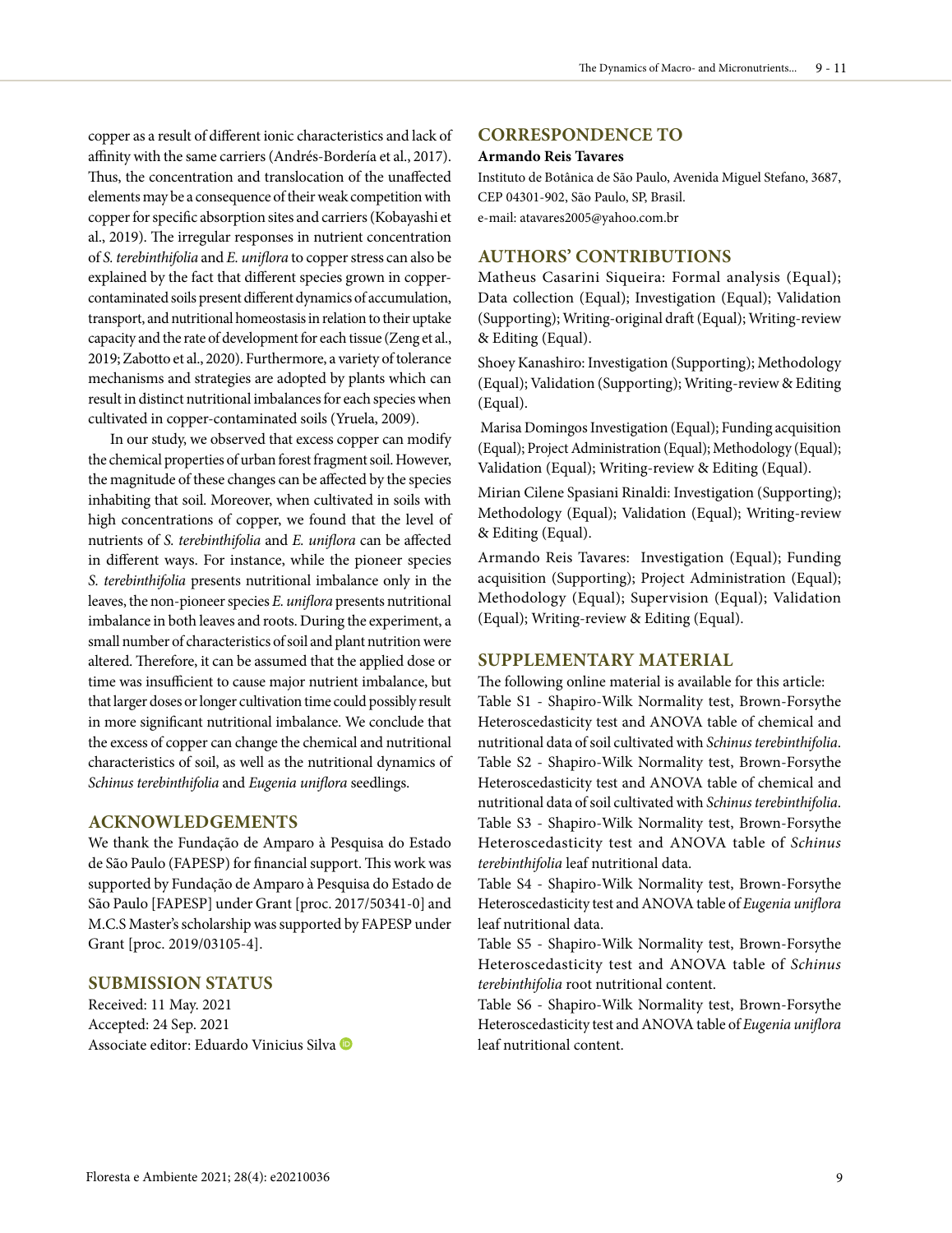### **REFERENCES**

Adrees M, Ali S, Rizwan M, Ibrahim M, Abbas F, Farid M, Ziaur-Rehman M, Irshad MK, Bharwana SA. The effect of excess copper on growth and physiology of important food crops: a review. Environmental Science and Pollution Research 2015; 22:8148–8162. doi:10.1007/s11356-015-4496-5.

Andrés-Bordería A, Andrés F, Garcia-Molina A, Perea-García A, Domingo C, Puig S Peñarrubia L. Copper and ectopic expression of the *Arabidopsis* transport protein COPT1 alter iron homeostasis in rice (*Oryza sativa* L.). Plant Molecular Biology 2017; 95:17–32. doi:10.1007/s11103-017-0622-8.

Argyraki A, Kelepertzis E, Botsou F, Paraskevopoulou V, Katsikis I, Trigoni M. Environmental availability of trace elements (Pb, Cd, Zn, Cu) in soil from urban, suburban, rural and mining areas of Attica, Hellas. Journal of Geochemical Exploration 2018; 187:201–213. doi:10.1016/j.gexplo.2017.09.004.

Bulbovas P, Camargo CZ, Ferreira ML, Domingos M. Anthropic interferences in the nutritional status of tree species growing in urban and peri-urban Atlantic forest remnants. Urban Forestry & Urban Greening 2020; 50:126642. doi:10.1016/j.ufug.2020.126642.

Campillo-Cora C, Fernández-Calviño D, Pérez-Rodríguez P, Fernández-Sanjurjo MJ, Núñez-Delgado A, Álvarez-Rodríguez E, Arias-Estévez M, Nóvoa-Muñoz JC. Copper and zinc in rhizospheric soil of wild plants growing in long-term acid vineyard soils. Insights on availability and metal remediation. Science of The Total Environment 2019; 672:389–399. doi:10.1016/j.scitotenv.2019.03.301.

Cao Y, Ma C, Chen G, Zhang J, Xing B. Physiological and biochemical responses of *Salix integra* Thunb. under copper stress as affected by soil flooding. Environmental Pollution 2017; 225:644–653. doi:10.1016/j.envpol.2017.03.040.

CETESB (Companhia Ambiental Do Estado De São Paulo) Valores orientadores para solo e água subterrânea no estado de São Paulo. Diário Oficial Estado de São Paulo - Caderno Executivo I (Poder Executivo, Seção I) 2016; 126, 55–56.

Chua J, Banua JM, Arcilla I, Orbecido A, Castro ME, Ledesma N, Belo L. Phytoremediation potential and copper uptake kinetics of Philippine bamboo species in copper contaminated substrate. Heliyon 2019; 5:e02440. doi:10.1016/j.heliyon.2019.e02440.

Dislich R, Pivello VR. Tree structure and species composition changes in an urban tropical forest fragment (São Paulo, Brazil) during a five-year interval. Boletim de Botânica da Universidade de São Paulo 2002; 20:1–12.

Farias JG, Nunes ST, Sausen D, Nunes MA, Neis FA, Garlet LC, Nunes PAA, Dressler VL, Schetinger MRC, Rossato LV, Girotto E, Brunetto G, Nicoloso FT. Agricultural contamination: Effect of copper excess on physiological parameters of potato genotypes and food chain security. Journal of Applied Botany and Food Quality 2018; 91:249–259. doi:10.5073/JABFQ.2018.091.033.

Ferreira ML, Andrade NGV, Costa MCLD, Araujo DM, Côrtes PL, Quaresma CC, Conit DM, Camargo PB. Soil fertility and litterfall assessment in a peri-urban forest of São Paulo, SP: understanding for urban green areas manegement. Holos 2019; 35:1–16. doi:10.15628/ holos.2019.8290.

Freitas TA, França MGC, Almeida AAF, Oliveira SJR, Jesus RM, Souza VL, Silva JVS, Mangabeira PA. Morphology, ultrastructure and mineral uptake is affected by copper toxicity in young plants of *Inga subnuda* subs. *luschnathiana* (Benth.) TD Penn. Environmental Science and Pollution Research 2015; 22:15479–15494. doi:10.1007/ s11356-015-4610-8.

Girotto E, Ceretta CA, Rossato LV, Farias JG, Brunetto G, Miotto A, Tiecher TL, Conti L, Lourenzi CR, Schmatz R, Giachini A. Nicoloso FT. Biochemical changes in black oat (*Avena strigosa* Schreb) cultivated in vineyard soils contaminated with copper. Plant Physiology and Biochemistry 2016; 103:199–207. doi:10.1016/j. plaphy.2016.02.030.

Hippler FWR, Mattos Jr. D, Boaretto RM, Williams LE. Copper excess reduces nitrate uptake by *Arabidopsis* roots with specific effects on gene expression. Journal of Plant Physiology 2018; 228:158–165. doi:10.1016/j.jplph.2018.06.005.

Hoagland D, Arnon DI. The water culture method for growing plants without soil. Berkeley. California Agricultural Experiment Station Press; 1950.

Hossain MS, Abdelrahman M, Tran CD, Nguyen KH, Chu HD, Watanabe Y, Hasanuzzaman M, Mohsin SM, Fujita M, Tran LSP. Insights into acetate-mediated copper homeostasis and antioxidant defense in lentil under excessive copper stress. Environmental Pollution 2020; 258:113544. doi:10.1016/j.envpol.2019.113544.

Hu C, Liu L, Li X, Xu Y, Ge Z, Zhao Y. Effect of graphene oxide on copper stress in *Lemna minor* L.: evaluating growth, biochemical responses, and nutrient uptake. Journal of Hazardous Materials 2018; 341:168-176. doi:10.1016/j.jhazmat.2017.07.061.

Huo K, Shangguan X, Xia Y, Shen Z, Chen C. Excess copper inhibits the growth of rice seedlings by decreasing uptake of nitrate. Ecotoxicology and Environmental Safety 2020; 190:110105. doi:10.1016/j.ecoenv.2019.110105.

Juang KW, Lee YI, Lai HY, Chen BC. Influence of magnesium on copper phytotoxicity to and accumulation and translocation in grapevines. Ecotoxicology and Environmental Safety 2014; 104:36–42. doi:10.1016/j.ecoenv.2014.02.008.

Karkush MO, Ali SD. Effects of copper sulfate contamination on the geotechnical behavior of clayey soils. Journal of GeoEngineering 2019; 14:47–52. doi:10.6310/jog.201903\_14(1).6.

Kelepertzis E, Paraskevopoulou V, Argyraki A, Fligos G, Chalkiadaki O. Evaluation of single extraction procedures for the assessment of heavy metal extractability in citrus agricultural soil of a typical Mediterranean environment (Argolida, Greece). Journal of Soils and Sediments 2015; 15:2265–2275. doi:10.1007/s11368-015-1163-x.

Kobayashi R, Kobayashi NI, Tanoi K, Masumori M, Tange T. Potassium supply reduces cesium uptake in Konara oak not by an alteration of uptake mechanism, but by the uptake competition between the ions. Journal of Environmental Radioactivity 2019; 208:106032. doi:10.1016/j.jenvrad.2019.106032.

Kumar V, Pandita S, Sidhu GPS, Sharma A, Khanna K, Kaur P, Bali AS, Setia R. Copper bioavailability, uptake, toxicity and tolerance in plants: a comprehensive review. Chemosphere 2020; 262:127810. doi:10.1016/j.chemosphere.2020.127810.